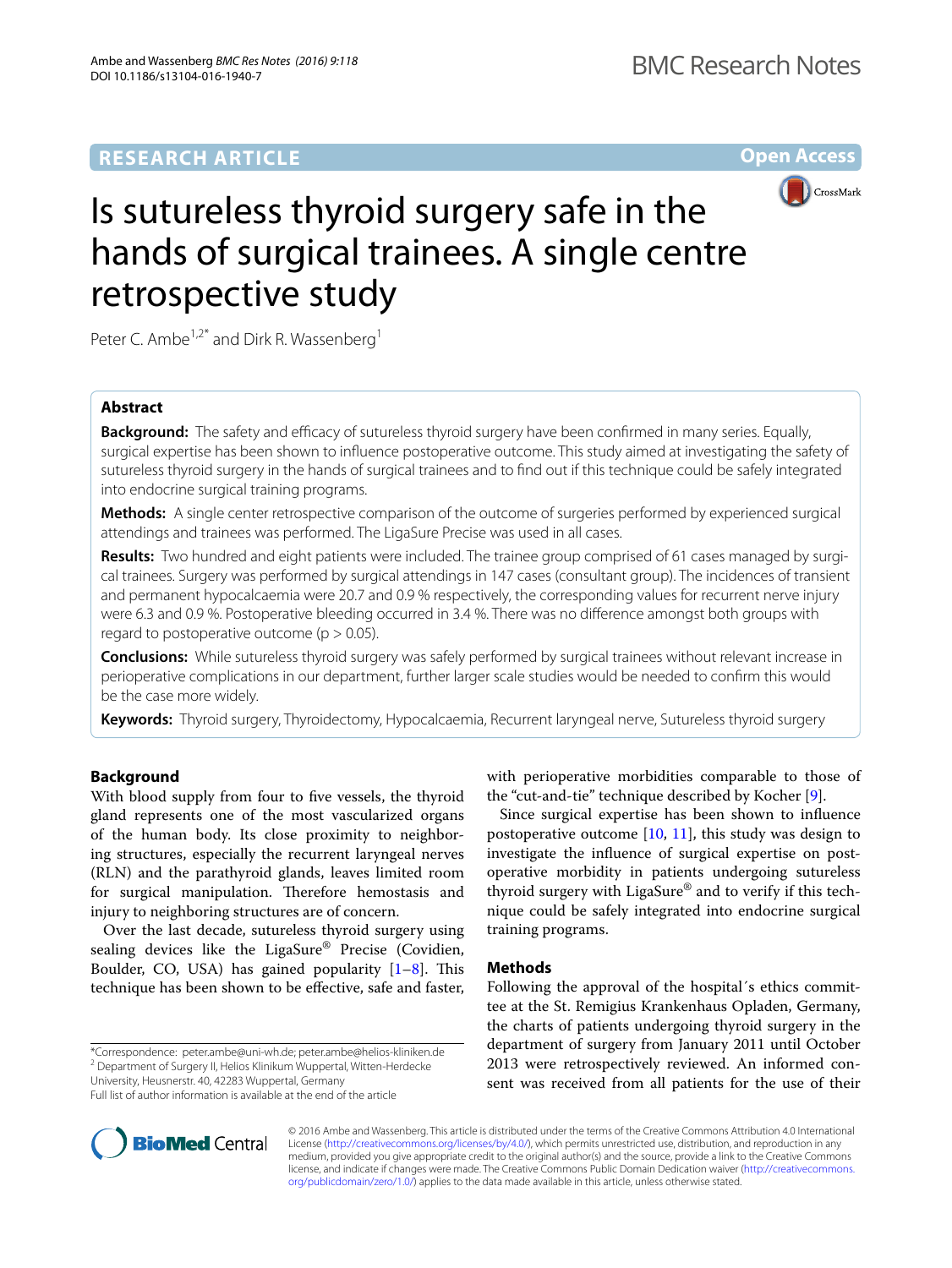data in this study. Baseline characteristics and medical comorbidities as defined by the American Society of Anesthesiology (ASA) were retrieved for each patient. A written consent was obtained from each patient included in this study.

Perioperative data including the indication for surgery, surgical procedure, the duration of surgery, the course of surgery (visualization of the RLN, parathyroid glands and neuromonitoring signal) was retrieved from surgeon's notes and surgical documentation sheets. All patients had a laryngoscopical examination before and after surgery. Postoperative calcium levels were retrieved from blood chemistry examination. Tissue weight, histopathology and data on the removal of parathyroid glands were retrieved from the final histopathology reports. All patients discharged with recurrent laryngeal lerve injury (RLNI) and hypocalcaemia were contacted for information about their present status with respect to the postoperative complications. The outcomes of patients operated upon by surgical trainees (trainee group) were compared to those of patients operated upon by experienced consultants (consultant group). Patients were consecutively assigned to a consultant surgeon or a surgical trainee based upon the availability of consultants/trainees. As part of our patient safety standards, cases with expected difficulties are primarily managed by experienced surgeons.

Statistical analysis was performed using the Statistical Package for Social Sciences, SPSS®, IBM, Version 21. The study population was described using absolute numbers, percentages, mean and standard deviations as needed. Significances were calculated using the Fisher's exact test with the level of significance set at  $p < 0.05$ .

Primary endpoint was perioperative morbidity including: postoperative bleeding with the need of surgical intervention, hypocalcemia and RLNI. Secondary endpoints included: the duration of surgery and length of postoperative hospital stay.

Hypocalcemia was diagnosed in patients with typical clinical manifestations (paraesthesia, muscle spasm, Chovstek's or Trousseau's signs) and serum calcium levels below the normal institutional limits (2.10–2.43 mmol/l) needing either oral or intravenous (i.v.) calcium substitution. Postoperative recurrent laryngeal nerve injury was diagnosed following postopertive laryngoscopic examination, which was performed in all patients. Postoperative bleeding was defined as any form of bleeding in the field of surgery with the need of surgical intervention.

## **Surgery**

Surgery was performed either by an experienced consultant or by a surgical trainee (usually beginning in the 3rd year of training) under direct supervision. Following

endotracheal intubation, the patient is placed in the supine position with the arms fixed by the sides. Using a head ring, the neck is sufficiently extended. A collar incision is made two fingers above the jungulum and carried through the platysma while hemostasis is done using a bipolar diathermy. Two stay sutures are placed on the superior subplatysmal flap on which saline bottles are attached to keep the situs open. The procedure then proceeds as described by O'Neill et al. [[6\]](#page-4-5).

The LigaSure® Precise (Covidien, Boulder, CO, USA) was used in all cases. Besides direct visualization of the RLN, intraoperative neuromonitoring (IONM) was done in all cases before and after resection. Furthermore, IONM of the vagus was performed in all cases. Equally, the parathyroid glands were identified during surgery and left in situ. In patients undergoing thyroidectomy, resection of the contralateral lobe was postponed following abnormal IONM signal on the ipsilateral side. In such cases, surgery was completed following normal findings on laryngoscopy.

## **Results**

Two hundred and eight patients underwent thyroid surgery within the period of investigation. The baseline characteristics of the study population are summarized in Table [1.](#page-1-0) Surgery was performed in 147 cases (70.7 %) by consultants (consultant group) and in 61 cases (29.3 %) by surgical trainees (trainee group), Fig. [1.](#page-2-0)

Nodular goiter was the most common indication for surgery. Thyroidectomy was performed in 58.2 % (121/208) of the study population while lobectomy was done in 41.8 % (87/208). There was no significant difference ( $p = 0.35$ ) amongst both groups with respect to surgical diagnosis and procedure. However, a significant ( $p = 0.03$ ) number of cases with large goiter were managed by consultants  $(47.6 \pm 51.9 \text{ vs. } 36.9 \pm 21.3 \text{ g})$ Table [2](#page-2-1).

The mean duration of surgery in the general population was 78.0  $\pm$  27.3 min. The mean duration of surgery

<span id="page-1-0"></span>

| <b>Characteristics</b> | Consultant group | <b>Trainee group</b> | p value |
|------------------------|------------------|----------------------|---------|
| Female/male            | 106/41           | 46/15                | >0.05   |
| Mean age (yrs)         | $58.1 \pm 14.6$  | $58 \pm 11.7$        | >0.05   |
| ASA                    |                  |                      |         |
| $1 - 2$                | 117              | 51                   | >0.05   |
| >2                     | 30               | 10                   |         |
| BMI ( $kg/m2$ )        | $27.8 \pm 8.4$   | $25 + 11.4$          | >0.05   |
|                        |                  |                      |         |

The demographic characteristics of the study population were similar in both groups

*Yrs* years, *BMI* body mass index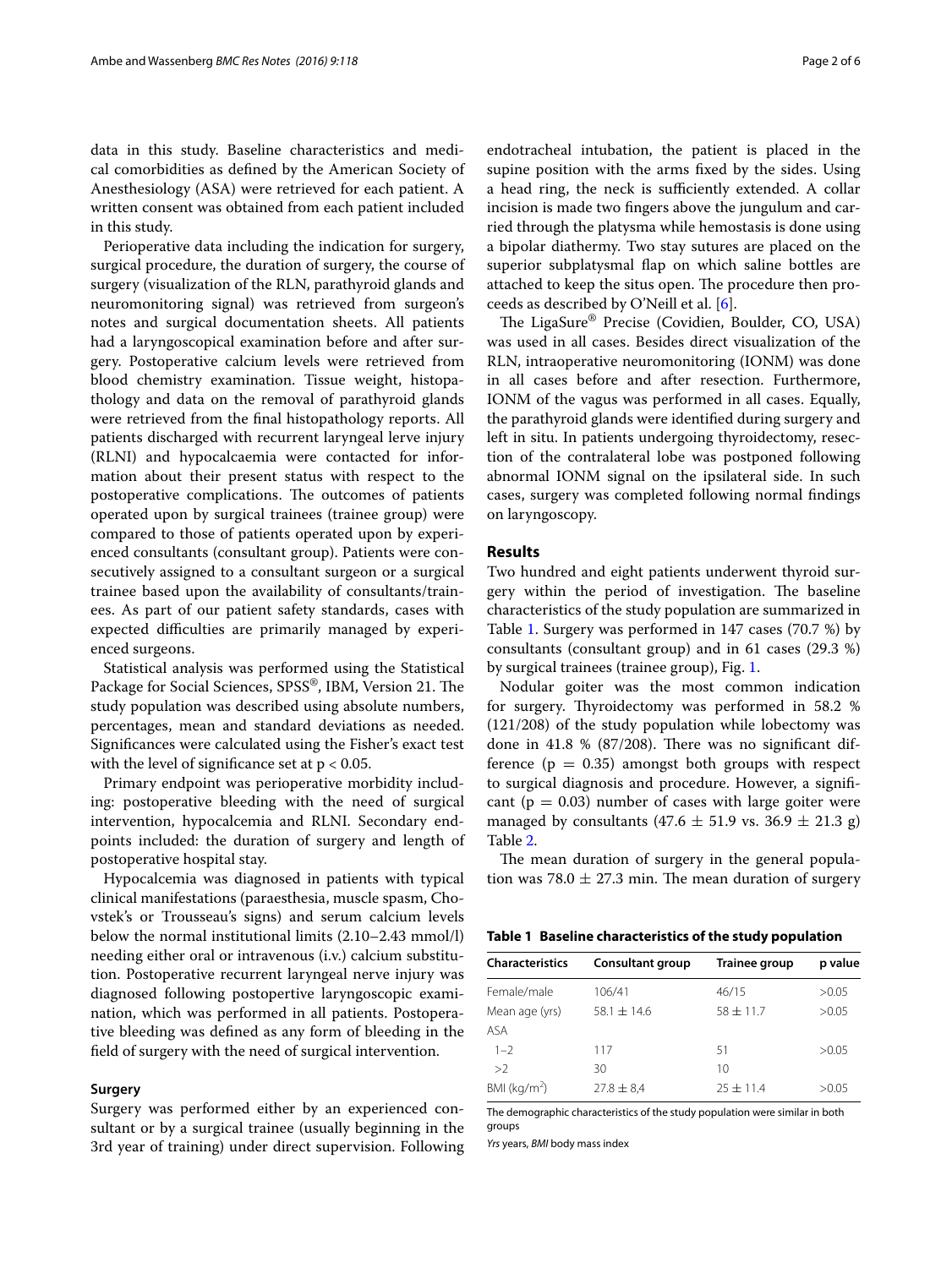

<span id="page-2-1"></span><span id="page-2-0"></span>**Table 2 Summary of histopathology and surgical procedures**

| <b>Features</b>       | Consultant group  | <b>Trainee group</b> | p value |
|-----------------------|-------------------|----------------------|---------|
| Histopathology        |                   |                      |         |
| Nodular goiter        | 97 (66.7 %)       | 37 (60.7 %)          | >0.05   |
| Adenoma               | 20 (13.6 %)       | 15 (24.6 %)          |         |
| Carcinoma             | 15 (10.2 %)       | 5(8.2%)              |         |
| Grave's disease       | $8(5.4\%)$        | $2(3.3\%)$           |         |
| Hashimoto thyroiditis | 6(4.1%            | $2(3.3\%)$           |         |
| Surgical procedure    |                   |                      |         |
| Thyroidectomy         | 89 (59.2 %)       | 34 (55.7 %)          | >0.05   |
| Lobectomy             | 60 (40.8 %)       | 27 (44.3 %)          |         |
| Nerves at risk        | 238               | 95                   |         |
| Mean tissue weight    | $47.5 \pm 51.9$ g | $36.8 \pm 23.3$ g    | 0.03    |

There was no significant difference amongst both groups with respect to histopathology and surgical procedure. The mean tissue weight was significantly higher in group I



was 74.8  $\pm$  28.8 min in consultant group. This was significantly short ( $p = 0.02$ ) compared to 85.9  $\pm$  21.2 min in trainee group, Fig. [2.](#page-2-2) Intraoperative blood loss was comparable in both groups (60  $\pm$  40 ml vs. 80  $\pm$  23 ml,  $p = 0.27$ .

The incidence of transient postoperative hypocalcemia in this series was 20.7 % (43/208). The corresponding incidences were 21.7 % (31/147) and 19.7 % <span id="page-2-2"></span>(12/61) in consultant group and trainee group respectively. Permanent hypocalcemia developed in two cases (0.9 %), both from consultant group. The rate of postoperative hemorrhage was 3.4 % (7/208). Five of the seven cases of postoperative hematoma occurred in consultant group (3.4 %) while two cases occurred in trainee group (3.2 %). The incidence of transient RLNI, with respect to the number of lobes resected in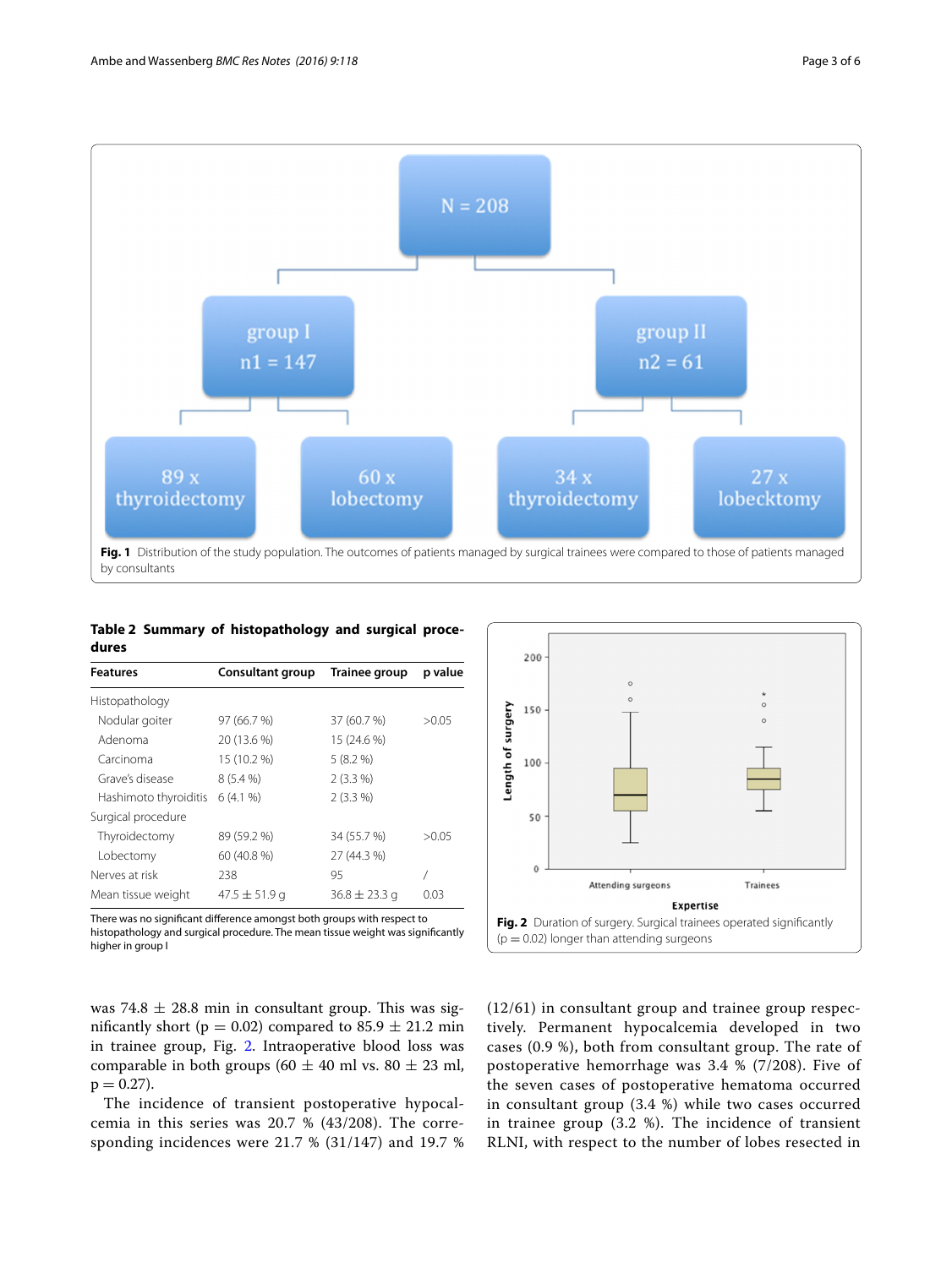this series was 6.3 %. The corresponding incidences were 6.7 and 5.2 % in consultant group and trainee group respectively. The incidence of permanent RLNI was 0.9 % (2 cases), both from consultant group. There was no significant difference ( $p = 0.41$ ) amongst both groups with respect to postoperative complications, Fig. [3.](#page-3-0) The mean length of postoperative stay was  $4 \pm 1$  day. This was similar in both groups. There was no mortality in this series.

## **Discussion**

Sutureless thyroid surgery has gained grounds in the last decade. The effectiveness and safety of suture devices like Harmonic-Scapel® and LigaSure® have been proven in many studies [[1,](#page-4-0) [3,](#page-4-6) [5,](#page-4-7) [12–](#page-4-8)[16\]](#page-4-9). Moreso, sutureless thyroid surgery has been shown to reduce operative time and overall cost of surgery [[17\]](#page-4-10). Being a relatively new technique, little is known about the safety of this technique in the hands of surgical trainees.

The aim of this study therefore was to investigate the safety of sutureless thyroid surgery in the hands of surgical trainees. Using data from a single center, a retrospective analysis of the outcomes of patients managed by surgical trainees was compared to those of patients managed by consultants. In all cases, sutureless thyroid surgery was performed using the vascular sealing device LigaSure® Precise, Covidien, Boulder, CO, USA. Both groups were comparable with regard to comorbidity, diagnosis and surgical procedures.

<span id="page-3-0"></span>

In our surgical training program, trainees start to perform thyroid procedures in the fourth year of their training. By this time, all our trainees must have assisted in quite a number of thyroid procedures. The consulting surgeons on the other hand had enough experience in thyroid surgery with >300 thyroid procedures each.

Trainees performed about 30 % of surgeries in this study. The mean duration of surgery in this series was 78.0  $\pm$  27.3 min. This was comparable to published data for sutureless thyroid procedures [\[18](#page-4-11)[–20](#page-4-12)]. As expected, surgery lasted significantly longer ( $p = 0.02$ ) when performed by trainees.

The incidence of transient postoperative hypocalcemia requiring calcium and vitamin D substitution was 19.7 % in the trainee group and 21.7 % in the consultant group. The rate of permanent hypocalcemia in this series was 0.9 % (2 cases), both from the consultant group. The incidence of transient RLNI with respect to nerves at risk was 5.2 % in the trainee group and 6.7 % in the consultant group. Permanent RLNI was seen 0.9 % (2 cases), both from the consultant group. Similar rates have been reported in a recently published meta-analysis by Lang et al. [[21](#page-5-0)[–23](#page-5-1)].

Interestingly, IONM signals were normal in almost all cases with transient postoperative RLNI. Since the RLN was visualized and free of tension in the course surgery, recurrent laryngeal nerve dysmotility must be blamed on postoperative hematoma, even though drains were placed in all cases. This explanation is supported by the complete recovery of nerval function following wound heailing.

On the contrary, IONM signal was abnormal in the two cases with permanent RLNI. In the first case, the RLN was thermally damaged using a bipolar diathermy while trying to seal a bleeding vessel. The cause of permanent RLNI in the secound case could not found. These patients we referred to a logopedist.

Postoperative hemorrhage was seen in 3.2 % and in 3.4 % of the study and consultant group respectively. Postoperative bleeding was diagnosed based on the amount of blood in the drains. All cases of postoperative bleeding occurred within 12 h of surgery and were surgically managed. In two cases, both from the consultant group, the cause of hemorrhage was an open vascular stump. In both cases, the insufficiently sealed vessels were of medium size. Postoperative hemorrhage therefore could not be blamed on the size of the vessel per se. This is true for the device (Ligasure). The cause of postoperative bleeding in these cases therefore, must be at the level of application. This opinion is supported by the fact that postoperative hemorrhage has not been recorded in our department since the introduction of a double-sealing technique, i.e. double application of the LigaSure to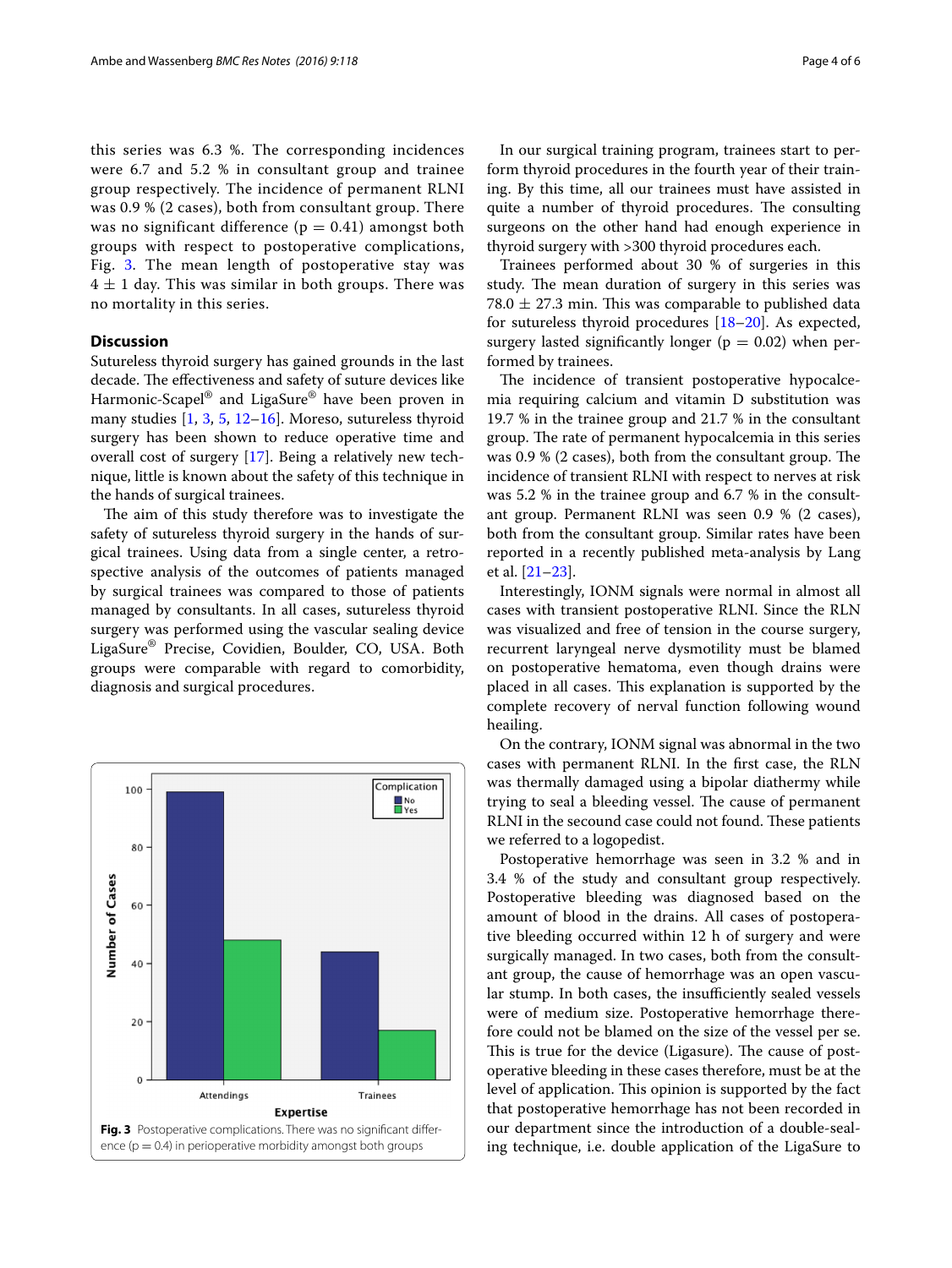produce two coagulation zones at the proximal end of the vessel before vascular division.

Although both groups were similar in terms of diagnosis and operative procedure, consultants managed a significant number of large goiters. This constitutes a selection bias, which is reasonable in a teaching center without jeopardizing surgical outcome.

The results presented in this study are based on the usage of a single sealing device, i.e. the LigaSure. It is thinkable, that similar effects could be achieved with other sealing devices like the harmonic scapel.

Taken together, although surgery lasted significantly longer when performed by trainees, there was no difference in outcome between patients managed by experienced consulting surgeons and those managed by surgical trainees. Therefore, sutureless thyroid surgery could be safely performed by surgical trainees without relevant increase in perioperative complications and thus could be safely integrated in endocrine surgical training programs.

The main limitations of this study include the small size of the study population and its retrospective nature. Besides, patient selection was not blinded with some degree of bais with regard patient allocation was inevitable to ensure patient safety. Therefore the trend reported in this study must be validated in studies with a better design and large population.

## **Conclusions**

While sutureless thyroid surgery was safely performed by surgical trainees without relevant increase in perioperative complications in our department, further larger scale studies would be needed to confirm this would be the case more widely.

#### **Abbreviations**

RNL: recurrent laryngeal nerve; RLNI: recurrent laryngeal lerve injury; ASA: American Society of Anesthesiologists; IONM: intra operative neuro-monitoring; Min: minutes; Ml: milliliters.

#### **Authors' contributions**

PCA und DRW conceived and design the study, collected and analyzed the data. PCA drafted the manuscript. PCA and DRW critically reviewed and approved the manuscript. All authors read and approved the final manuscript.

#### **Author details**

<sup>1</sup> Department of General, Visceral and Thoracic Surgery, St. Remigius Hospital Opladen, 51379 Leverkusen, Germany. 2 Department of Surgery II, Helios Klinikum Wuppertal, Witten-Herdecke University, Heusnerstr. 40, 42283 Wuppertal, Germany.

#### **Acknowledgements**

Not applicable.

### **Competing interests**

The authors declare that they have no competing interests.

Received: 18 June 2015 Accepted: 17 February 2016 Published online: 22 February 2016

#### **References**

- <span id="page-4-0"></span>1. Bove A, Bongarzoni G, Palone G, Di Renzo R, Di Nicola M, Corradetti L, Corbellini L. Comparative study of an electrothermal bipolar vessel sealing system (LigaSure(R)), a harmonic curved shears (Harmonic Focus), and traditional technique in total thyroidectomy. Am Surg. 2010;76(7):E94–6.
- 2. Dionigi G, Boni L, Rausei S, Frattini F, Ferrari CC, Mangano A, Leotta A, Franchin M. The safety of energy-based devices in open thyroidectomy: a prospective, randomised study comparing the LigaSure (LF1212) and the Harmonic(R) FOCUS. Langenbeck's archives of surgery/Deutsche Gesellschaft fur Chirurgie. 2012;397(5):817–23.
- <span id="page-4-6"></span>3. Garas G, Okabayashi K, Ashrafian H, Shetty K, Palazzo F, Tolley N, Darzi A, Athanasiou T, Zacharakis E. Which hemostatic device in thyroid surgery? a network meta-analysis of surgical technologies. Thyroid. 2013;23(9):1138–50.
- 4. Kilic M, Keskek M, Ertan T, Yoldas O, Bilgin A, Koc M. A prospective randomized trial comparing the harmonic scalpel with conventional knot tying in thyroidectomy. Adv Ther. 2007;24(3):632–8.
- <span id="page-4-7"></span>5. Kirdak T, Korun N, Ozguc H. Use of ligasure in thyroidectomy procedures: results of a prospective comparative study. World J Surg. 2005;29(6):771–4.
- <span id="page-4-5"></span>6. O'Neill CJ, Chang LY, Suliburk JW, Sidhu SB, Delbridge LW, Sywak MS. Sutureless thyroidectomy: surgical technique. ANZ J Surg. 2011;81(7–8):515–8.
- 7. Schiphorst AH, Twigt BA, Elias SG, van Dalen T. Randomized clinical trial of LigaSure versus conventional suture ligation in thyroid surgery. Head Neck Oncol. 2012;4:2.
- <span id="page-4-1"></span>8. Singh P, O'Connell D, Langille M, Dziegielewski P, Allegretto M, Harris J. LigaSure versus conventional hemostasis in thyroid surgery: prospective randomized controlled trial. J Otolaryngol. 2010;39(4):378–84.
- <span id="page-4-2"></span>9. Giddings AE. The history of thyroidectomy. J R Soc Med. 1998;91(Suppl 33):3–6.
- <span id="page-4-3"></span>10. Sosa JA, Bowman HM, Tielsch JM, Powe NR, Gordon TA, Udelsman R. The importance of surgeon experience for clinical and economic outcomes from thyroidectomy. Ann Surg. 1998;228(3):320–30.
- <span id="page-4-4"></span>11. Stavrakis AI, Ituarte PH, Ko CY, Yeh MW. Surgeon volume as a predictor of outcomes in inpatient and outpatient endocrine surgery. Surgery. 2007;142(6):887–99.
- <span id="page-4-8"></span>12. Barbaros U, Erbil Y, Bozbora A, Deveci U, Aksakal N, Dinccag A, Ozarmagan S. The use of LigaSure in patients with hyperthyroidism. Langenbeck's Archives of Surgery/Deutsche Gesellschaft fur Chirurgie. 2006;391(6):575–9.
- 13. Butskiy O, Wiseman SM. Electrothermal bipolar vessel sealing system (LigaSure) for hemostasis during thyroid surgery: a comprehensive review. Expert Rev Med Devices. 2013;10(3):389–410.
- 14. Marrazzo A, Taormina P, Gebbiab V, David M, Riili I, Lo Gerfo D, Casa L, Noto A. Is sentinel lymph node biopsy more accurate than axillary dissection for staging nodal involvement in breast cancer patients? Chir Ital. 2007;59(5):693–9.
- 15. Saint Marc O, Cogliandolo A, Piquard A, Fama F, Pidoto RR. LigaSure vs clamp-and-tie technique to achieve hemostasis in total thyroidectomy for benign multinodular goiter: a prospective randomized study. Arch Surg. 2007;142(2):150–6.
- <span id="page-4-9"></span>16. Yao HS, Wang Q, Wang WJ, Ruan CP. Prospective clinical trials of thyroidectomy with LigaSure vs conventional vessel ligation: a systematic review and meta-analysis. Arch Surg. 2009;144(12):1167–74.
- <span id="page-4-10"></span>17. Manouras A, Lagoudianakis EE, Antonakis PT, Filippakis GM, Markogiannakis H, Kekis PB. Electrothermal bipolar vessel sealing system is a safe and time-saving alternative to classic suture ligation in total thyroidectomy. Head Neck. 2005;27(11):959–62.
- <span id="page-4-11"></span>18. Pons Y, Gauthier J, Ukkola-Pons E, Clement P, Roguet E, Poncet JL, Conessa C. Comparison of LigaSure vessel sealing system, harmonic scalpel, and conventional hemostasis in total thyroidectomy. Otolaryngol Head Neck Surg. 2009;141(4):496–501.
- 19. Rahbari R, Mathur A, Kitano M, Guerrero M, Shen WT, Duh QY, Clark OH, Kebebew E. Prospective randomized trial of ligasure versus harmonic hemostasis technique in thyroidectomy. Ann Surg Oncol. 2011;18(4):1023–7.
- <span id="page-4-12"></span>20. Zarebczan B, Mohanty D, Chen H. A Comparison of the LigaSure and harmonic scalpel in thyroid surgery: a single institution review. Ann Surg Oncol. 2011;18(1):214–8.